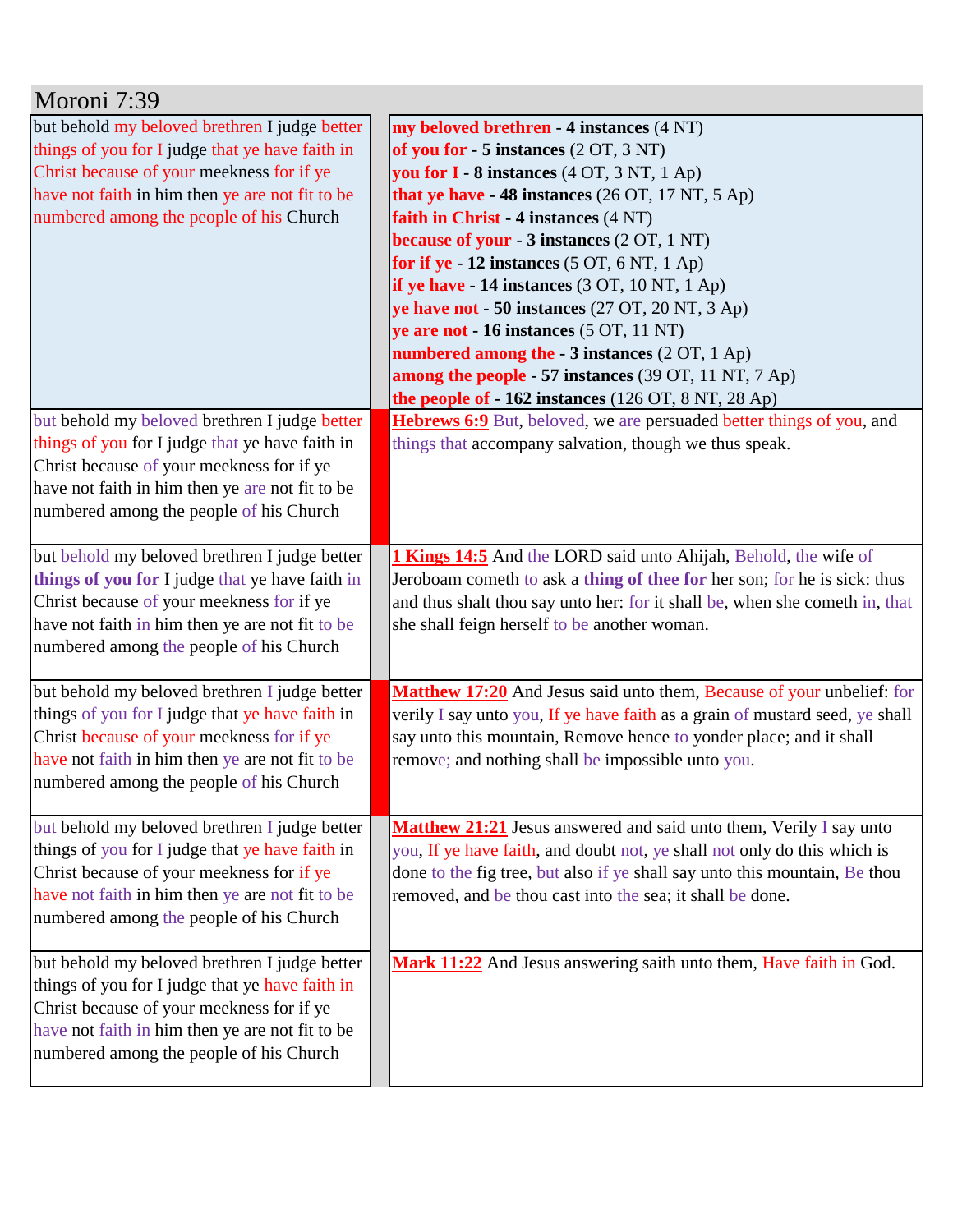| but behold my beloved brethren I judge better   | <b>Baruch 3:13</b> For if thou hadst walked in the way of God, thou            |
|-------------------------------------------------|--------------------------------------------------------------------------------|
| things of you for I judge that ye have faith in | shouldest have dwelled in peace for ever.                                      |
| Christ because of your meekness for if ye       |                                                                                |
| have not faith in him then ye are not fit to be |                                                                                |
| numbered among the people of his Church         |                                                                                |
| but behold my beloved brethren I judge better   | 2 Esdras 8:32 For if thou hast a desire to have mercy upon us, thou            |
| things of you for I judge that ye have faith in | shalt be called merciful, to us namely, that have no works of                  |
| Christ because of your meekness for if ye       | righteousness.                                                                 |
| have not faith in him then ye are not fit to be |                                                                                |
| numbered among the people of his Church         |                                                                                |
| but behold my beloved brethren I judge better   | <b>Luke 16:12</b> And if ye have not been faithful in that which is another    |
| things of you for I judge that ye have faith in | man's, who shall give you that which is your own?                              |
| Christ because of your meekness for if ye       |                                                                                |
| have not faith in him then ye are not fit to be |                                                                                |
| numbered among the people of his Church         |                                                                                |
| but behold my beloved brethren I judge better   | 2 Thessalonians 3:2 And that we may be delivered from unreasonable             |
| things of you for I judge that ye have faith in | and wicked men: for all men have not faith.                                    |
| Christ because of your meekness for if ye       |                                                                                |
| have not faith in him then ye are not fit to be |                                                                                |
| numbered among the people of his Church         |                                                                                |
| but behold my beloved brethren I judge better   | <b>Judith 11:11</b> And now, that my lord be not defeated and frustrate of his |
| things of you for I judge that ye have faith in | purpose, even death is now fallen upon them, and their sin hath                |
| Christ because of your meekness for if ye       | overtaken them, wherewith they will provoke their God to anger                 |
| have not faith in him then ye are not fit to be | whensoever they shall do that which is not fit to be done:                     |
| numbered among the people of his Church         |                                                                                |
| but behold my beloved brethren I judge better   | Acts 22:22 And they gave him audience unto this word, and then lifted          |
| things of you for I judge that ye have faith in | up their voices, and said, Away with such a fellow from the earth: for it      |
| Christ because of your meekness for if ye       | is not fit that he should live.                                                |
| have not faith in him then ye are not fit to be |                                                                                |
| numbered among the people of his Church         |                                                                                |
| but behold my beloved brethren I judge better   | <b>Exodus 38:26</b> A bekah for every man, that is, half a shekel, after the   |
| things of you for I judge that ye have faith in | shekel of the sanctuary, for every one that went to be numbered, from          |
| Christ because of your meekness for if ye       | twenty years old and upward, for six hundred thousand and three                |
| have not faith in him then ye are not fit to be | thousand and five hundred and fifty men.                                       |
| numbered among the people of his Church         |                                                                                |
|                                                 |                                                                                |